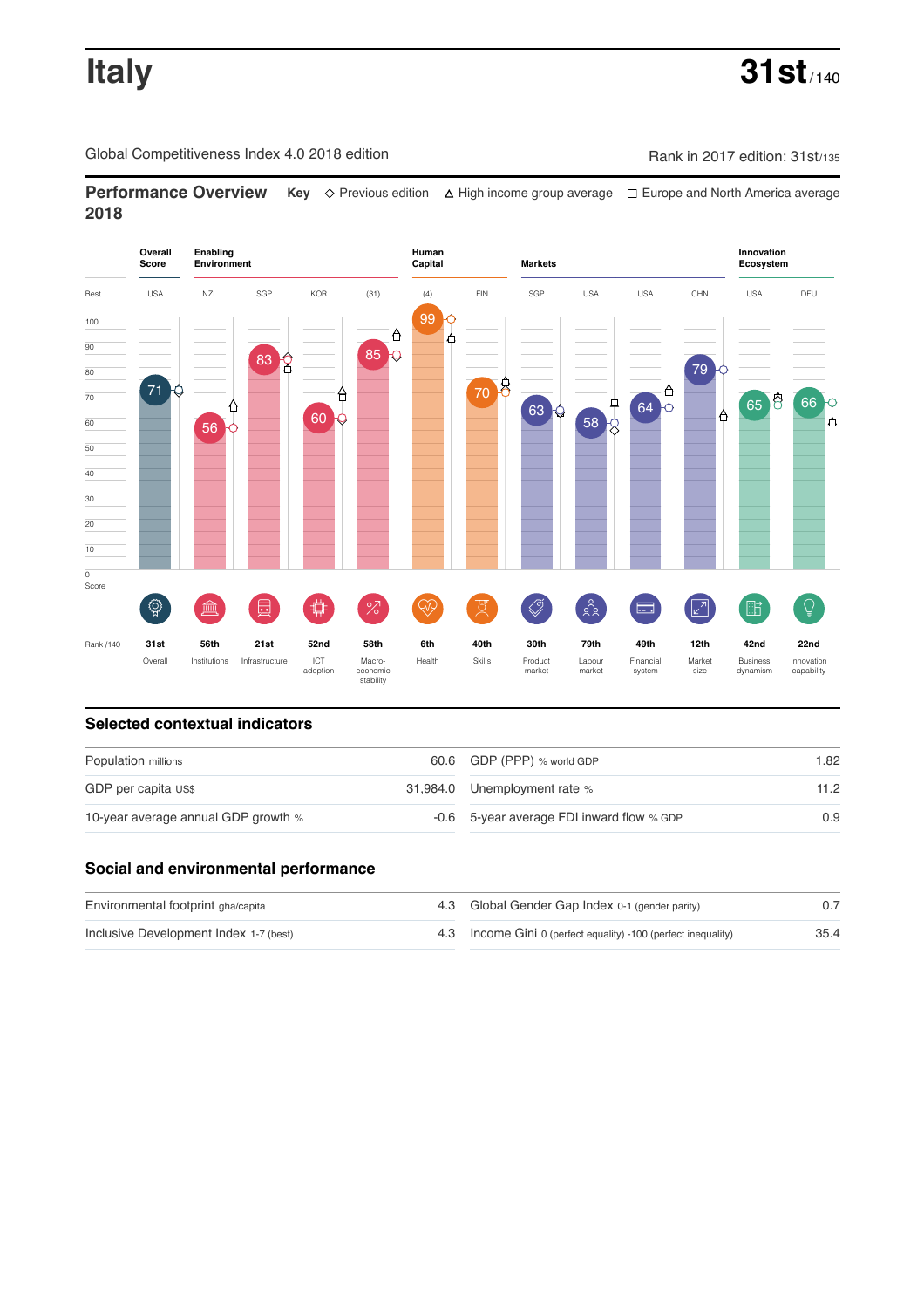# **Italy 31st**/140

| <b>Index Component</b>                                                   | Value                    | Score *                  | Rank/140 | <b>Best Performer</b>       |
|--------------------------------------------------------------------------|--------------------------|--------------------------|----------|-----------------------------|
| 寙<br>Pillar 1: Institutions 0-100 (best)                                 | ÷,                       | 56.4 ↑                   | 56       | <b>New Zealand</b>          |
| 1.01 Organized crime 1-7 (best)                                          | 3.5                      | 42.3 $\sqrt{ }$          | 122      | Finland                     |
| 1.02 Homicide rate /100,000 pop.                                         | 0.7                      | 99.4 ↑                   | 21       | Multiple (9)                |
| 1.03 Terrorism incidence 0 (very high) -100 (no incidence)               | 99.3                     | 99.3 $\sqrt{ }$          | 85       | Multiple (24)               |
| 1.04 Reliability of police services 1-7 (best)                           | 4.6                      | 60.4 ↑                   | 59       | Finland                     |
| 1.05 Social capital 0-100 (high)                                         | 53.3                     | $53.3$ 1                 | 52       | Australia                   |
| 1.06 Budget transparency 0-100 (best)                                    | 53.8                     | $53.8 =$                 | 67       | Multiple (2)                |
| 1.07 Judicial independence 1-7 (best)                                    | 4.0                      | 50.1 $\sqrt{ }$          | 62       | Finland                     |
| 1.08 Efficiency of legal framework in challenging regulations 1-7 (best) | 2.2                      | 20.0 ↓                   | 130      | Finland                     |
| 1.09 Freedom of the press 0-100 (worst)                                  | 24.1                     | 75.9 个                   | 41       | Norway                      |
| 1.10 Burden of government regulation 1-7 (best)                          | 2.1                      | 18.7 ተ                   | 136      | Singapore                   |
| 1.11 Efficiency of legal framework in settling disputes 1-7 (best)       | 2.1                      | 17.7 $\downarrow$        | 137      | Singapore                   |
| 1.12 E-Participation Index 0-1 (best)                                    | 0.96                     | $95.5$ ↑                 | 15       | Multiple (3)                |
| 1.13 Future orientation of government 1-7 (best)                         | 2.7                      | 27.6 ↓                   | 125      | Singapore                   |
| 1.14 Incidence of corruption 0-100 (best)                                | 50.0                     | $50.0 \text{ } \uparrow$ | 47       | New Zealand                 |
| 1.15 Property rights 1-7 (best)                                          | 4.4                      | 55.9 个                   | 71       | Finland                     |
| 1.16 Intellectual property protection 1-7 (best)                         | 4.6                      | 59.4 ↑                   | 46       | Finland                     |
| 1.17 Quality of land administration 0-30 (best)                          | 26.5                     | $88.3 =$                 | 11       | Singapore                   |
| 1.18 Strength of auditing and reporting standards 1-7 (best)             | 4.5                      | 58.2 ↑                   | 79       | Finland                     |
| 1.19 Conflict of interest regulation 0-10 (best)                         | 5.7                      | $57.0 =$                 | 65       | Multiple (2)                |
| 1.20 Shareholder governance 0-10 (best)                                  | 6.0                      | $60.0 =$                 | 56       | Kazakhstan                  |
| 圓<br>Pillar 2: Infrastructure 0-100 (best)                               |                          | 83.1 $\sqrt{ }$          | 21       | Singapore                   |
| 2.01 Road connectivity index 0-100 (best)                                | 84.0                     | $84.0 =$                 | 22       | <b>United States</b>        |
| 2.02 Quality of roads 1-7 (best)                                         | 4.4                      | 56.4 $\sqrt{ }$          | 54       | Singapore                   |
| 2.03 Railroad density km of roads/square km                              | 55.7                     | $100.0 =$                | 14       | Multiple (20)               |
| 2.04 Efficiency of train services 1-7 (best)                             | 3.9                      | 48.3 $\sqrt{ }$          | 49       | Switzerland                 |
| 2.05 Airport connectivity score                                          | 616,580.8                | 97.1 $\sqrt{ }$          | 11       | Multiple (8)                |
| 2.06 Efficiency of air transport services 1-7 (best)                     | 4.8                      | 63.0 $\sqrt{ }$          | 57       | Singapore                   |
| 2.07 Liner Shipping Connectivity Index 0-157.1 (best)                    | 62.5                     | 62.5 $\sqrt{ }$          | 19       | Multiple (4)                |
| 2.08 Efficiency of seaport services 1-7 (best)                           | 4.5                      | 59.0 ↑                   | 47       | Singapore                   |
| 2.09 Electrification rate % pop.                                         | 100.0                    | $100.0 =$                | 1        | Multiple (66)               |
| 2.10 Electric power transmission and distribution losses % output        | 6.0                      | 97.9 个                   | 30       | Multiple (9)                |
| 2.11 Exposure to unsafe drinking water % pop.                            | 1.6                      | $100.0 =$                | 23       | Multiple (23)               |
| 2.12 Reliability of water supply 1-7 (best)                              | 5.9                      | 81.5 $\sqrt{ }$          | 38       | Switzerland                 |
| ₽<br>Pillar 3: ICT adoption 0-100 (best)                                 |                          | 60.3 $\uparrow$          | 52       | Korea, Rep.                 |
| 3.01 Mobile-cellular telephone subscriptions /100 pop.                   | 141.3                    | $100.0 =$                | 25       | Multiple (68)               |
| 3.02 Mobile-broadband subscriptions /100 pop.                            | 87.9                     | n/a                      | 41       | <b>United Arab Emirates</b> |
| 3.03 Fixed-broadband Internet subscriptions /100 pop.                    | 27.9                     | 55.9 个                   | 32       | Switzerland                 |
| 3.04 Fibre Internet subscriptions /100 pop.                              | 0.8                      | n/a                      | 64       | Korea, Rep.                 |
| 3.05 Internet users % pop.                                               | 61.3                     | 61.3 ↑                   | 64       | Iceland                     |
|                                                                          |                          |                          |          |                             |
| ℅<br>Pillar 4: Macroeconomic stability 0-100 (best)                      | $\overline{\phantom{a}}$ | 85.0 ↑                   | 58       | Multiple (31)               |
| 4.01 Inflation annual % change                                           | 0.6                      | 100.0 $\uparrow$         | 1        | Multiple (74)               |
| 4.02 Debt dynamics 0-100 (best)                                          | 70.0                     | $70.0 =$                 | 60       | Multiple (36)               |
| Ųy<br>Pillar 5: Health 0-100 (best)                                      |                          | 99.2 ↑                   | 6        | Multiple (4)                |
| 5.01 Healthy life expectancy years                                       | 71.8                     | 99.2 ↑                   | 5        | Multiple (4)                |
| 섯<br>Pillar 6: Skills 0-100 (best)                                       | -                        | 70.1 ↓                   | 40       | <b>Finland</b>              |
| 6.01 Mean years of schooling Years                                       | 10.2                     | $67.7 =$                 | 56       | Finland                     |
| 6.02 Extent of staff training 1-7 (best)                                 | 3.6                      | 42.6 ↓                   | 104      | Switzerland                 |
| 6.03 Quality of vocational training 1-7 (best)                           | 4.4                      | 57.3 ↓                   | 44       | Switzerland                 |
| 6.04 Skillset of graduates 1-7 (best)                                    | 4.1                      | 52.3 $\sqrt{ }$          | 60       | Switzerland                 |
| 6.05 Digital skills among population 1-7 (best)                          | 4.3                      | 55.0 ↓                   | 64       | Sweden                      |
| 6.06 Ease of finding skilled employees 1-7 (best)                        | 4.5                      | 58.0 ↓                   | 48       | <b>United States</b>        |
| 6.07 School life expectancy Years                                        | 16.3                     | $90.4 =$                 | 30       | Multiple (9)                |
| 6.08 Critical thinking in teaching 1-7 (best)                            | 3.6                      | 43.5 ↓                   | 56       | <b>United States</b>        |
| 6.09 Pupil-to-teacher ratio in primary education Ratio                   | 12.0                     | $94.9 =$                 | 25       | Multiple (6)                |